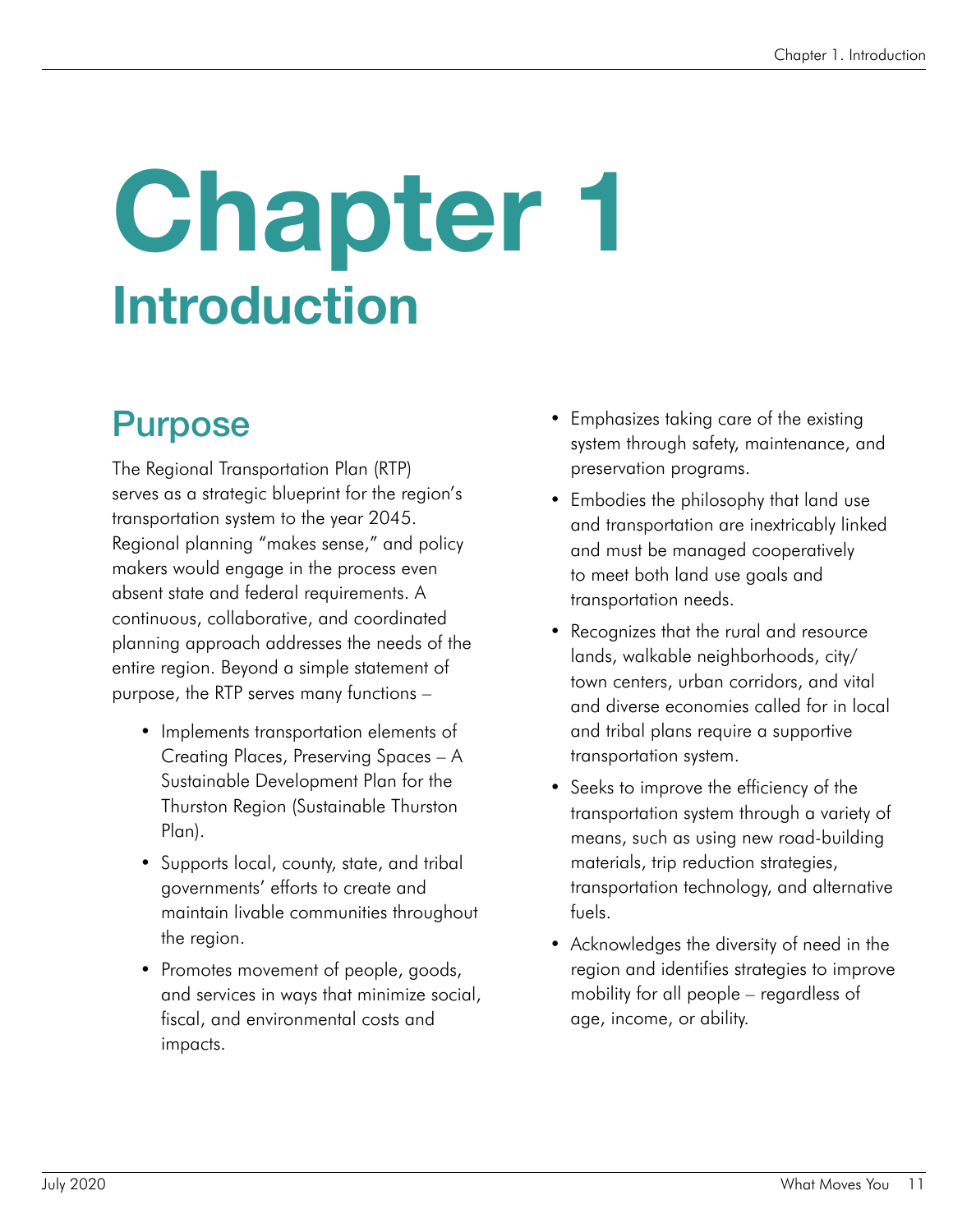- Meets fiscal constraints, with revenues identified in the RTP sufficient to fund the listed projects and maintain the existing system.
- Meets state and federal planning requirements and specific regulatory guidelines.
- Acknowledges that while the region has made progress since the last RTP, many challenges remain.

### Planning Timeline

Thurston Regional Planning Council (TRPC) is required to update the long range transportation plan at least every four years (federal requirements) and review it biennially (state requirements). TRPC may make annual revisions to the plan to keep it current. These annual reviews typically include changes to the project list and limited changes to other parts of the plan. The RTP must look at least 20 years into the future. This includes projections for population, employment, transportation demand, and costs and revenues.

#### Roles and **Relationships**

TRPC coordinates the RTP planning process with a variety of partners. At various stages in the process and at various levels of formality, the policies, plans, and projects of the many partners connect.

A high degree of communication and coordination is necessary to serve the region and each individual partner effectively. In some cases, the coordination is required, and in others, it's just logical. At the more formal level, state and federal laws mandate certain reporting relationships and consistencies. The RTP must be consistent with local comprehensive plans, which in turn must be consistent with the Washington State Transportation Plan, and all must fit within the federal and state policies and guidelines.

TRPC develops and maintains both the regional population and employment forecast, and the regional transportation model, which provide the basis for our region's shared planning assumptions. We work closely with local, state, tribal, and federal governments, special districts,

#### Figure 1-1: Policies, Plans, and Projects Are Influenced By Local, Regional, State, Federal, and Tribal Partners

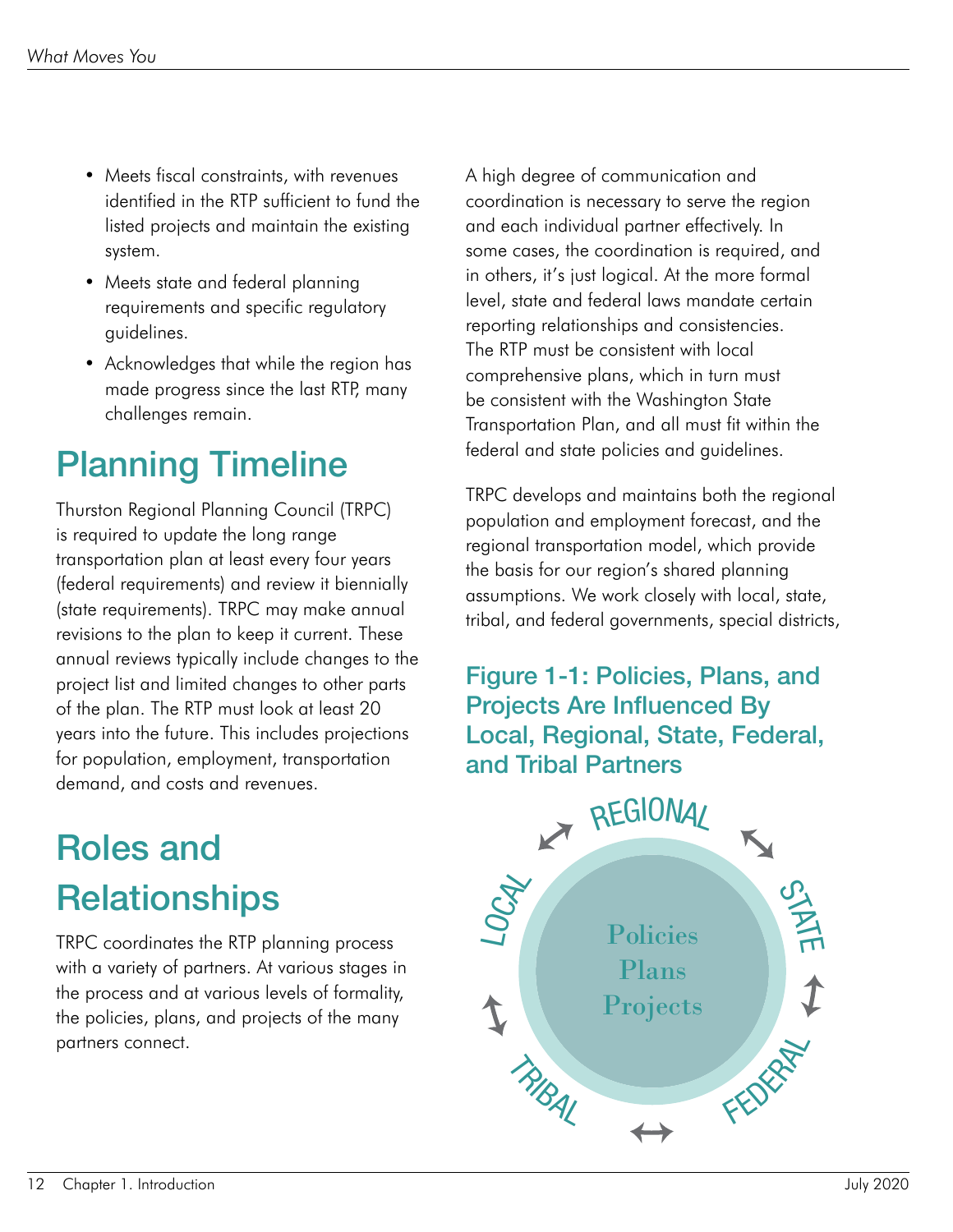#### Figure 1-2: Federal and State Requirements for the RTP

#### FEDERAL

- Address 20+ year planning horizon
- Include short- and long-range strategies
- Review and update every 4 or 5 years, depending on air quality conformity status
- Include performance measures

#### COMBINED STATE

- Address all modes of travel
- 
- Make efficient use of system
- Reflect long-range land use plans
- Model future travel demand
- Identify projects and strategies
- 
- Address environmental impacts
- Be financially feasible
- Promote public involvement
- 

- Reflect county-wide planning policies, local comprehensive plans, and the Washington State Transportation Plan
- Include goals, objectives, and land use assumptions
- Establish level of service standards
- Review at least every 2 years

the private sector, other interest groups, and the general public to coordinate and validate data and planning assumptions. These regional models are then used by local agencies in their land use and transportation planning; by the state as part of the statewide multimodal system analysis; and by many other users as a basis for capital, business, and transportation planning. TRPC updates its regional models with refinements from local and state analysis. In this way, all the regional partners maintain a well-integrated planning process.

The RTP also recognizes that just as policies, plans, and projects do not stop at a specific geographical or political boundary within the county, neither do they stop at the county line. Many Thurston County residents travel to Lewis, Grays Harbor, Mason, Pierce, Kitsap, and King counties for work and leisure, just as residents of the surrounding counties travel to and through Thurston County.

Regional policy makers understand that land use, transportation, environmental, and economic policies and conditions outside of the county may greatly affect this region. To that end, the RTP calls for appropriate levels of communication and coordination outside county borders.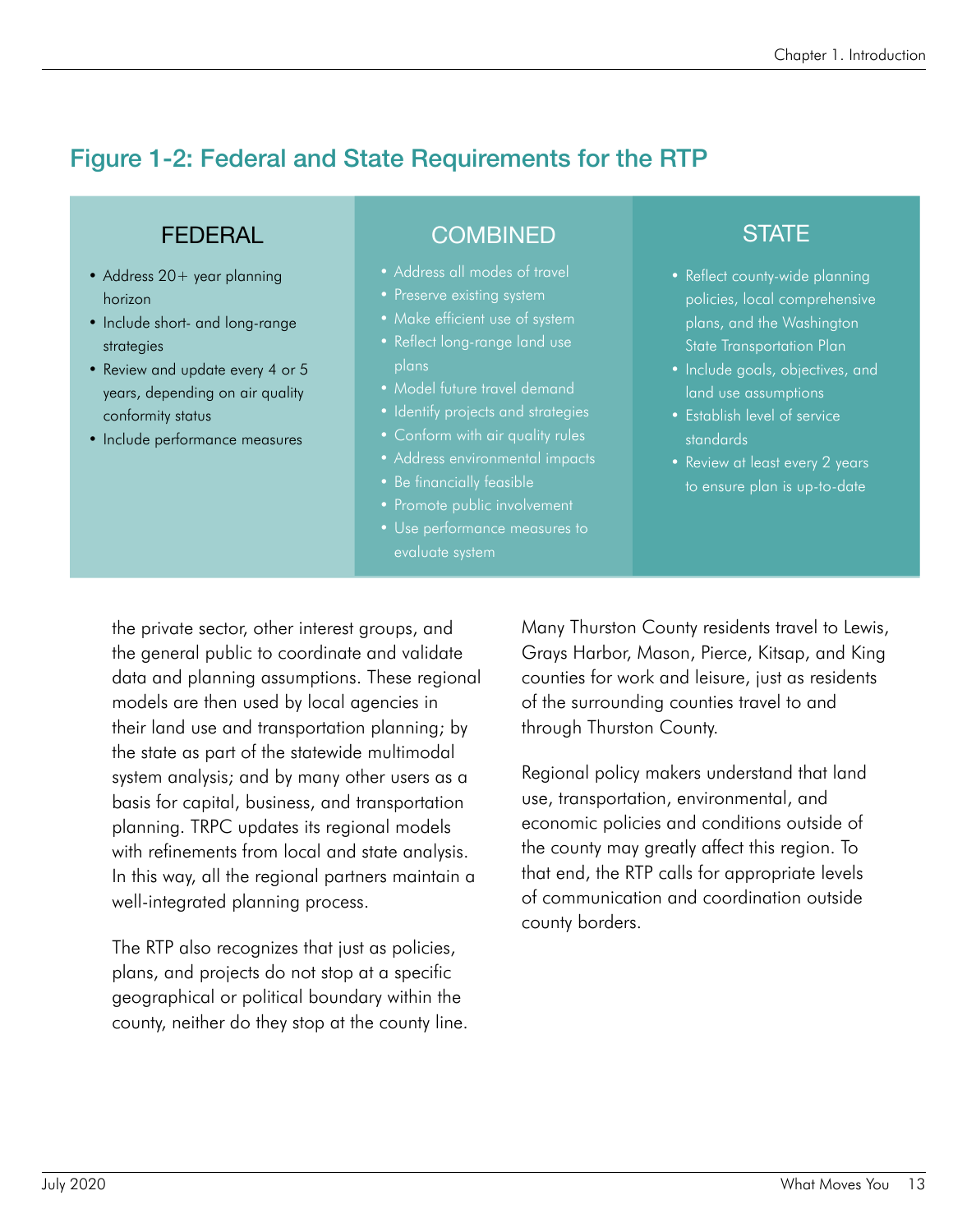#### **Requirements**

State and federal guidelines stipulate the elements and processes for creating and maintaining the RTP. In many instances the requirements overlap, emphasizing the connection between state and federal regulation and goals (Figure 1-2).

#### Federal:

Federal law requires the RTP to plan for 20 years into the future and project the region's needs, conditions, and resources. Within that 20-year horizon, the RTP must contain short and long-range strategies.

Federal emphasis is on a continuous, cooperative, and comprehensive planning process. The process is to provide consideration and implementation of projects, strategies, and services addressing:

- Economic vitality of the metropolitan area, especially by enabling global competitiveness, productivity, and efficiency.
- Increased safety of the transportation system for motorized and non-motorized users.
- Increased security of the transportation system for motorized and non-motorized users.
- Increased accessibility and mobility of people and freight.
- Environmental protection and enhancement, energy conservation, improved quality of life, and consistency

between transportation improvements and state and local planned growth and economic development patterns.

- Enhanced integration and connectivity of the transportation system, across and between modes, for people and freight.
- Efficient system management and operation.
- Emphasized preservation of the existing transportation system.
- Improved transportation system resiliency and reliability, including reducing/ mitigating stormwater impacts
- Enhanced travel and tourism

This is to be accomplished through performance-based planning, a strategic approach that uses data to support decisions to help achieve desired outcomes. With direction from Congress, the U.S. Department of Transportation (DOT) published rules in 2017 that provide specific requirements for meeting performance planning standards. Washington State Department of Transportation (WSDOT), Thurston Regional Planning Council (TRPC), and Intercity Transit (IT) worked together in 2017 and 2018 to establish performance measures and targets. For more information on performance standards for the Thurston Region, see Appendix L, System Performance Report.

#### State:

The state calls for integration and compliance among local land use plans, county-wide planning policies, and the State Transportation Plan. Like the Thurston region, the state also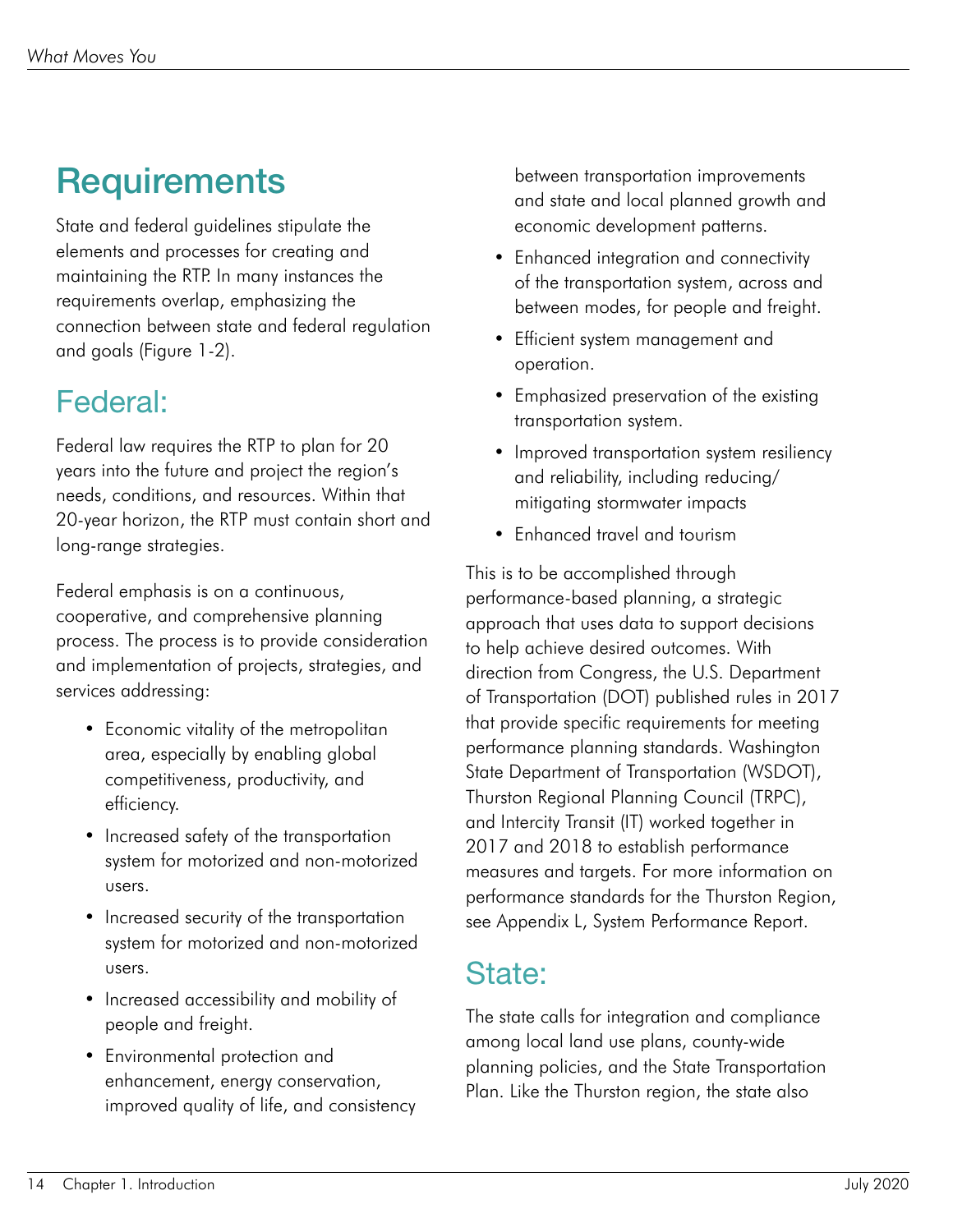recognizes the relationships between land use and transportation and requires inclusion of land use assumptions.

Standards and measurements are a state focus. For state approval, the RTP must determine regional level of service (LOS) standards, and how system performance and the effectiveness of strategies will be measured over time. The state also asks that the plan be reviewed biennially to keep it current.

As state law envisions, the RTP guides development of the region's integrated, multimodal transportation system, including capital investments, service improvements, programs, and transportation demand management measures.

#### Combined:

Overarching themes permeate both state and federal guidelines. At both levels, the RTP must:

- Actively engage the public in both planning and implementation.
- Comply with laws governing civil rights; respect the needs of older people and persons with disabilities; and foster social equity.
- Promote efficiency, security, safety, and maintenance of the system.
- Focus on both people and freight, calling for integration of all modes.
- Consider the environment and quality of life, comply with specific air quality rules, and address environmental impacts.
- Encourage the use of technology to support planning and operations.
- Carefully appraise the relationship between community desires and community resources, and realistically outline financial and policy solutions.
- Target investments to address performance.

#### Regional Conditions

Unique geographical factors in Thurston County guide land use and transportation policies and strategies. The Puget Sound lowlands, prairies, Cascade foothills, and numerous lakes, rivers, and wetlands draw people to the area, but also direct where development and transportation facilities can locate.

Many residents engage in year-round biking or walking. Gray days and early winter nightfall require a transportation system with safe, well lit, well maintained, clearly marked sidewalks, roads, crosswalks, and trails. Because of decreasing revenues, local jurisdictions and the state face increasing challenges to preserve and maintain the system.

Interstate 5 runs through the heart of the region, acting as an essential freight corridor and providing direct access to neighboring communities. However, the freeway also divides some of our region's communities, creating gaps for travelers, whether by foot, bicycle, or vehicle.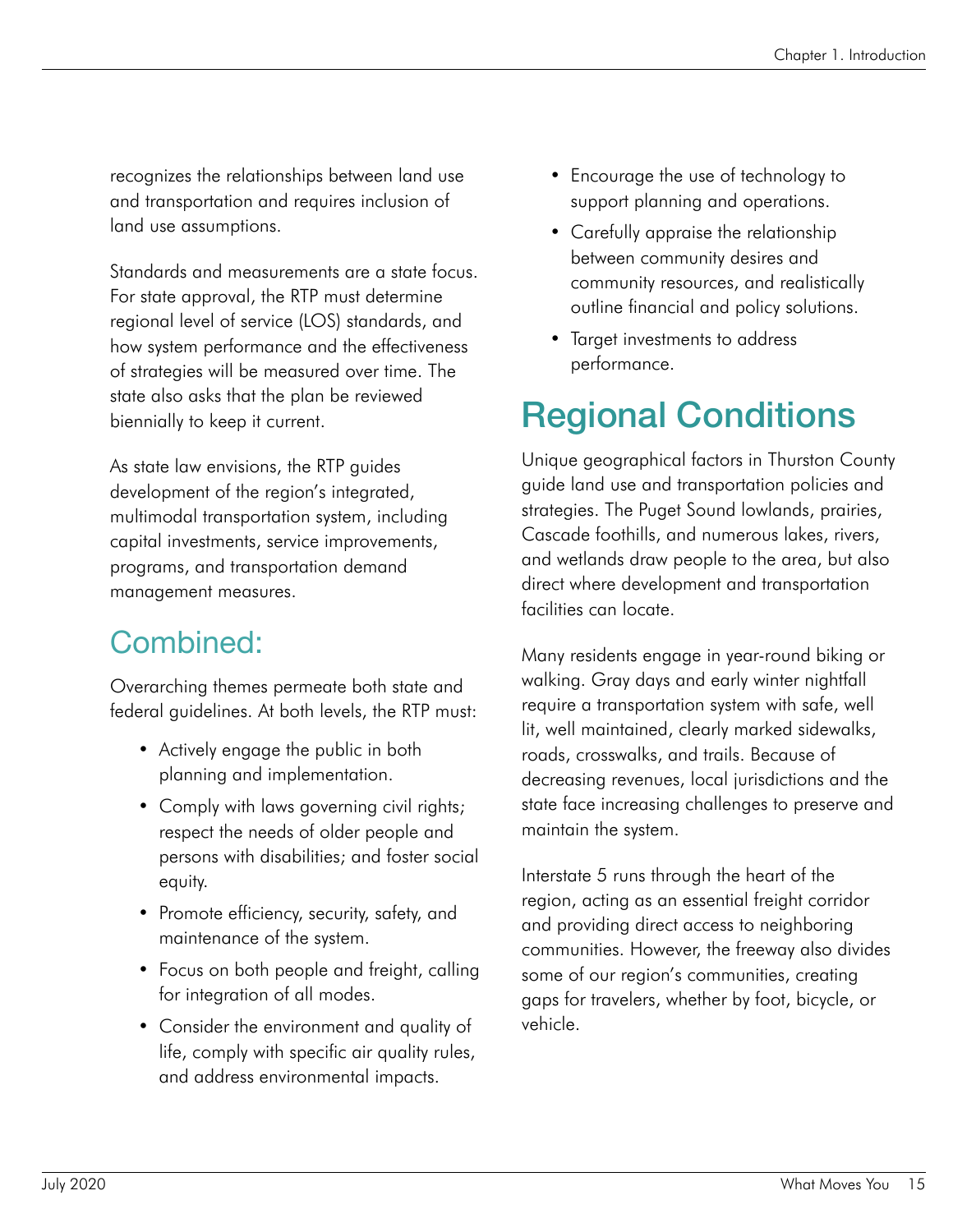Since the 1960s, Thurston County has been among the fastest growing counties in the state – doubling population between 1980 and 2010. Just over half of current residents (53.6 percent) lived in unincorporated Thurston County in 2010. The urban portions of Lacey, Tumwater, and Yelm outpaced their fellow jurisdictions in growth, with Yelm experiencing the highest rate of increase in the past two decades.

TRPC's Population and Employment Forecast predicts that the county's 2019 estimated population of 285,800 will grow to 383,500 by 2045. Because of the nation's aging population and the community's many amenities – a multimodal transportation system, and advanced health care and retirement facilities – older adults will comprise a larger percentage of the total population. Especially for seniors "aging in place" in the more remote areas of the county, transportation and other social systems will be under pressure to expand to match changing needs.

About 39,600 or one in five workers commute outside the region to work – far more than the 24,200 that travel to Thurston County for employment. While still representing only one in five workers, it is anticipated that by 2045 outbound commuters will number around 54,100 (For more information see Appendix C. Trends and Forecasts).

The government sector continues to provide the largest share of jobs in the region – an estimated 26 percent in 2020. However, in recent years, large retail chains supplied jobs, goods, and services for local residents, and also attracted consumers from neighboring counties.

#### Crossing the Border

The number of commuters crossing the Thurston County border daily will increase more than 38 percent by 2045.

|                                                 |               | 2020 2045 |
|-------------------------------------------------|---------------|-----------|
| Outbound                                        | 39,600 54,100 |           |
| Inbound                                         | 24,200 34,300 |           |
| Source: TRPC employment and commute<br>forecast |               |           |

Employers and workers are scattered throughout the region. The system does not carry workers from large residential community X to large employment site Y, but instead must provide a variety of routes and travel options.

The region also reflects the economy's recovery since the "Great Recession." In 2019, unemployment rates continued to fall to levels not seen since before 2008, the average yearly wage for employees continued to grow, and the median home sale price continued to rise.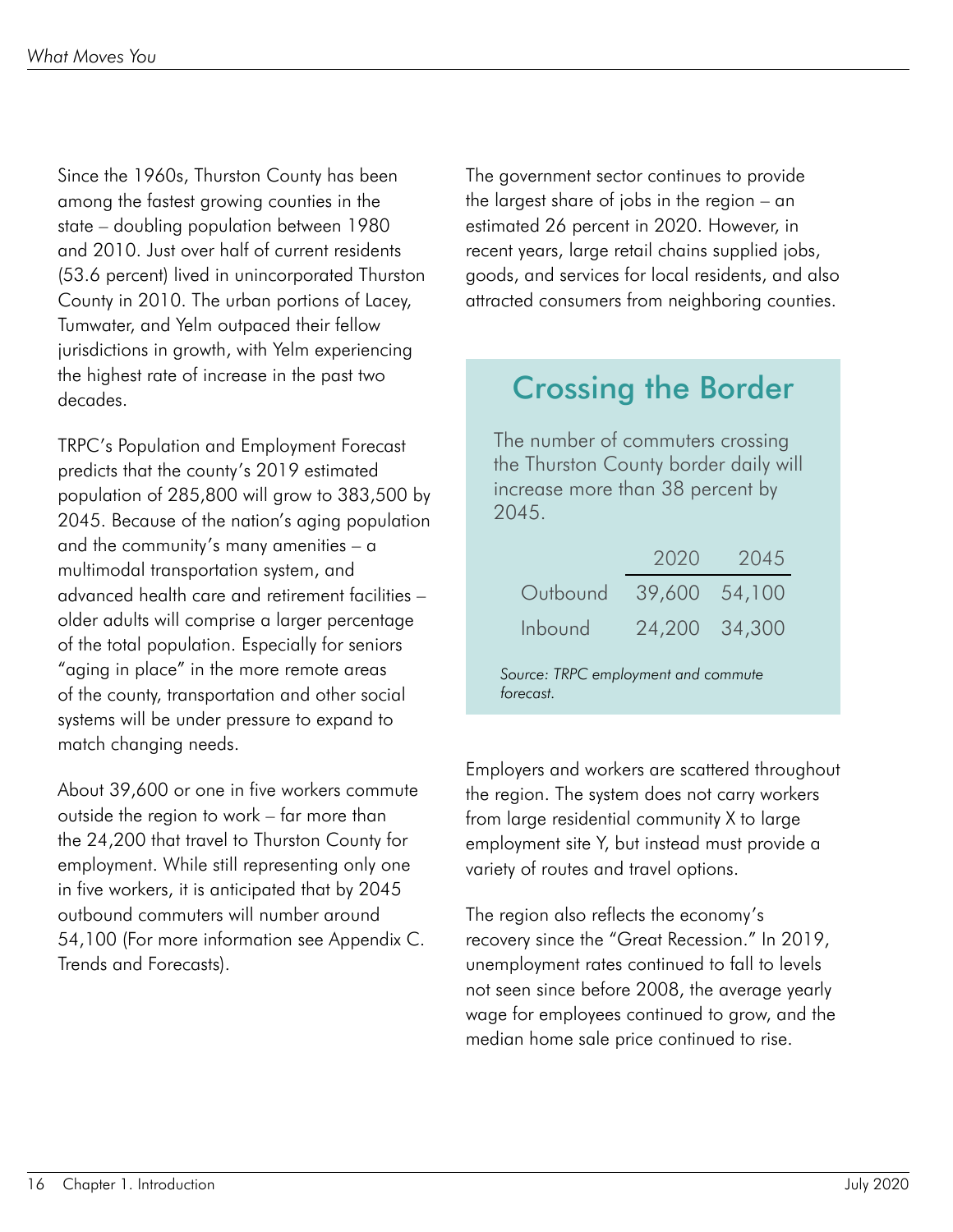#### COVID-19 Pandemic and the RTP

*In response to the outbreak of the COVID-19 pandemic, Governor Inslee issued a series of proclamations and declarations aimed at reducing the spread of the virus in Washington State, including requiring all non-essential workers stay home and stay healthy. As a result, significant changes in how/whether people travel in the Thurston Region occurred. This also has impacted transportation funding. The data and statistics used in this plan were developed prior to the outbreak, and the transportation model and financial forecast do not take into account the radical changes in transportation choices that continues to occur in the region as of the drafting and adoption of this Plan.*

Despite low unemployment and growing wages, homelessness is a growing problem for the region, especially in the face of the increased cost of housing – for both renters and homeowners. Combined with other social conditions, the number of families in crisis have multiplied. State and local governments, school districts, and transit agencies struggle to provide infrastructure and services to meet the demand. Without reliable, predictable revenues, communities will struggle to serve residents' needs.

Even with these growing challenges, the region successfully maintains and operates a transportation system comprised of dozens of transit routes and services, over 2,000 miles of roadway, hundreds of miles of bike lanes, trails, and sidewalks, almost 90 miles of rail, a marine terminal, and a regional airport. Looking to future needs in 2045, the community must continue to seek new methods and creative funding to maintain this diverse system.

#### The Challenge

As the region examines current realities and looks out to 2045, many questions arise.

- How do we sustainably build, maintain, and operate the transportation system?
- What additional steps will we need to take to reach our vehicle miles traveled goals?
- Does new development match growth management goals?
- How does the transportation system adapt to address barriers based on age, language, physical ability, and income?
- Does the transportation system increase economic vitality, bringing new business to the community, and efficiently moving goods?
- What role do federal, state, and local regulations play in where and how growth occurs?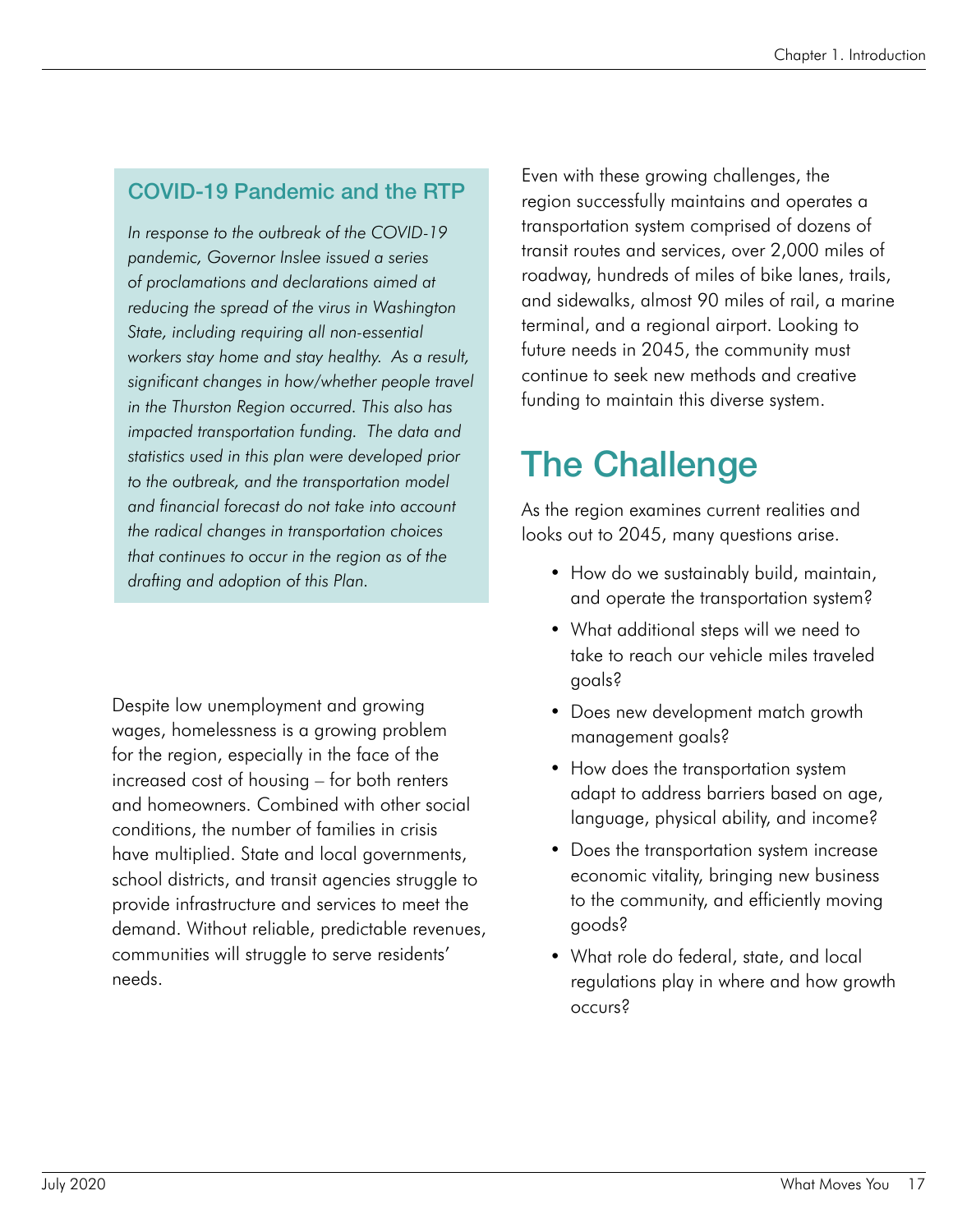- Are community resources and the burden of payment distributed equitably?
- What are the environmental and infrastructure costs of current patterns and trends?

The Thurston region continues to monitor the land use and transportation vision against evolving reality.

Regional policy makers strive to create a transportation system that easily moves people and freight as efficiently as possible. Opinions vary widely on what that system should look like and how travel should occur. Some members of the community want more bike facilities, and some want less. Some value speed, others safety. Some prioritize the needs of freight, others the needs of people. Many residents use I-5 for local trips and others never use the freeway unless leaving the county. Many people face financial or physical challenges in traveling – no matter the mode.

The challenge is in the balance. Balancing individual and community needs. Short- and long-term strategies. Costs weighed against benefits. Urban and rural considerations. Investing now and sustaining the future. All hard choices, with no simple solutions. Balance.

These challenges will require learning together as a region and resolving to make plans, invest in, and create a future that will be sustainable. As we learned during the Sustainable Thurston discussions, these will not be easy conversations, but they are necessary and we should begin as soon as possible.

In the face of all these challenges, we need to plan for the future:

- Bicycle and Pedestrian Facilities
- Changing Climate
- Changing Population
- Equity
- Transportation Funding
- Legislative Collaboration
- Public Transportation
- Technology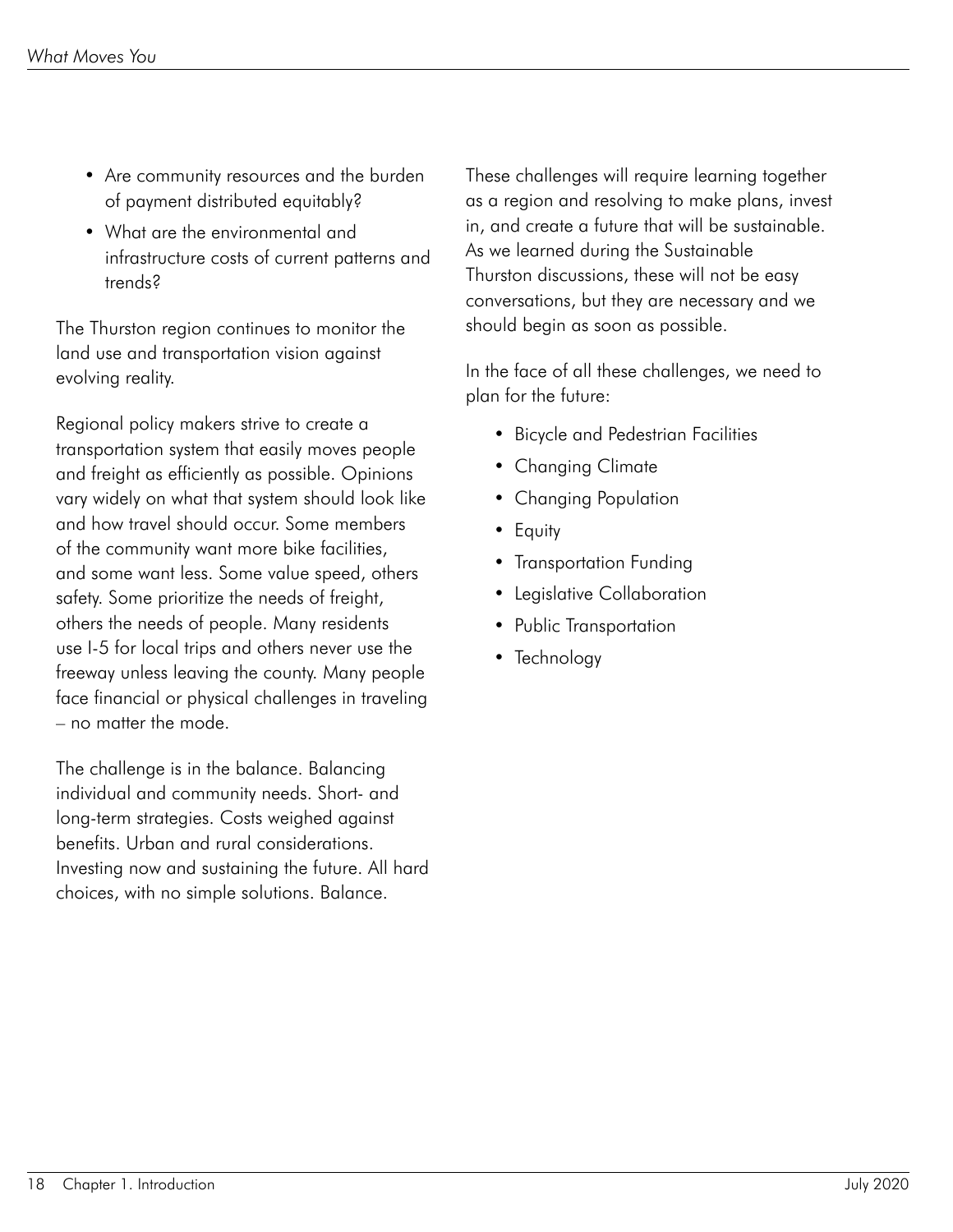## **BICYCLE & PEDESTRIAN FACILITIES**

**Sidewalks, trails, and roads that support bicycling and walking help elp re make all of our communities more sustainable and healthy.** 



#### Gaps in the System

- **56 missing neighborhood connections** to the existing trail network
- **0 trails connecting Bucoda, the Nisqually Reservation, and the Chehalis Reservation** to the regional trail network
- **87 miles of missing sidewalks** along urban arterials and collectors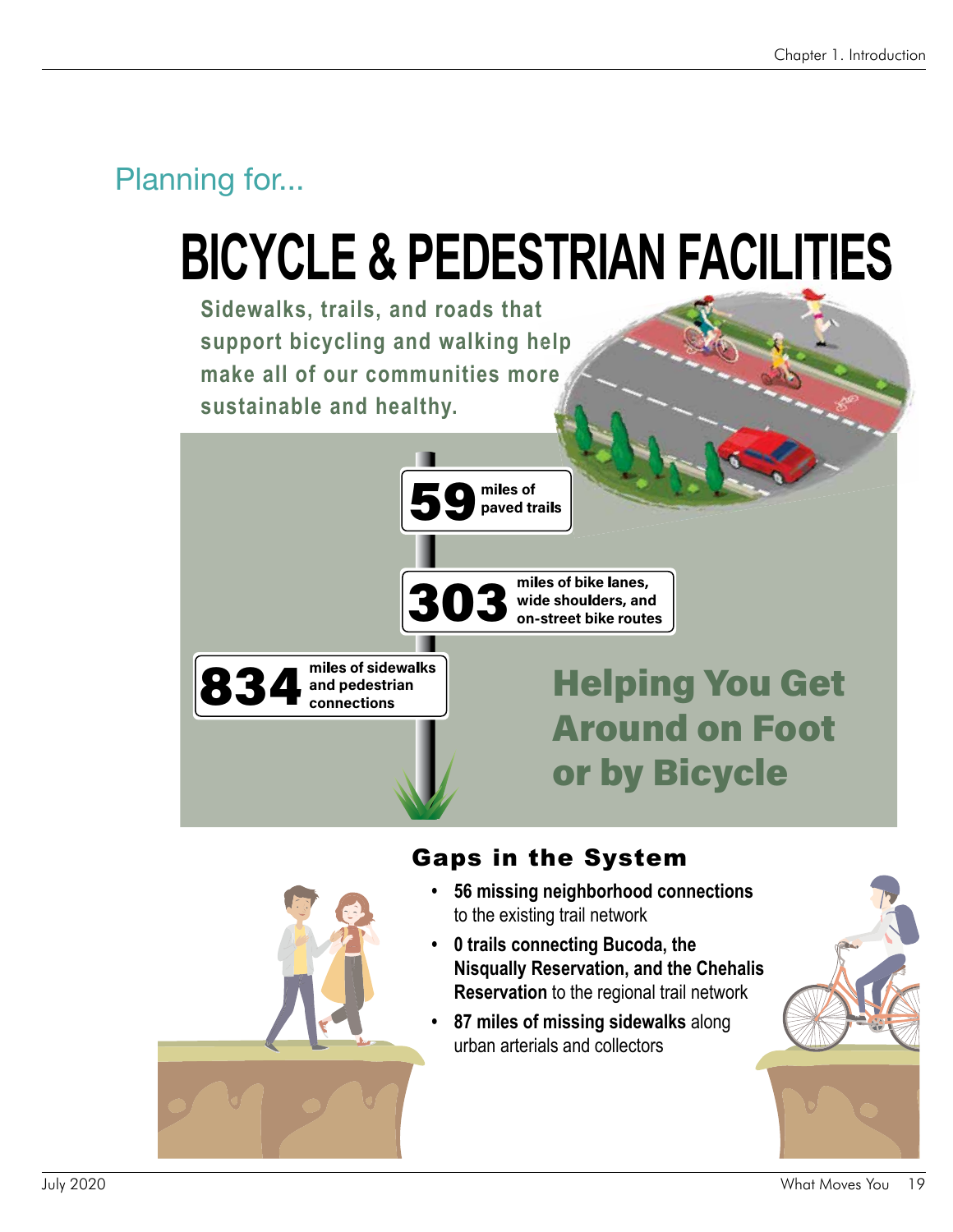## **CLIMATE CHANGE**

**Our changing climate affects the region's transportation system and our decisions on where to go and how to get there.** 

### **By 2050** we're expecting:



temperature in August



**I** more davs of heavy rainfall<br>in the winter

- **E** larger more frequent wildfires
- **E longer & hotter summer** droughts
- **E** more frequent flooding (including in downtown Olympia)

#### We Need to Prepare for:

- Road closures and detours due to summer wildfires
- Road closures and detours due to winter storm flooding and damage
- More expensive road repairs and construction projects

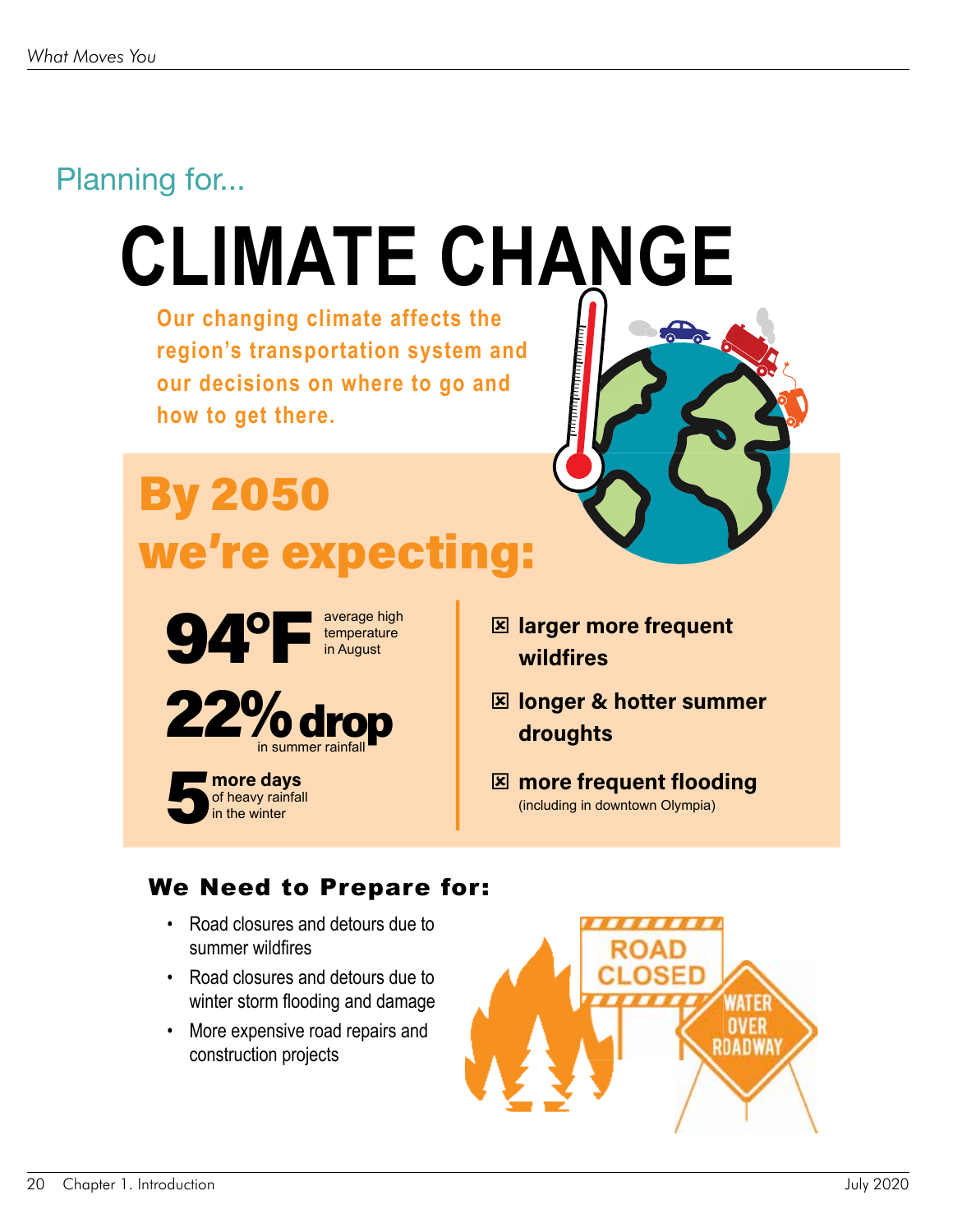In 2019, Thurston County's population was 285,800. By 2045, this is

#### Planning for...

### **Thurston County's changing population POPULATION**

**will impact where, and how, we move in the future.** 

#### 89,000 more people8,000 school-aged children

34,000 senior citizens (65+) - 14,000 will be 85 or older

60,000 more local jobs

30,000 more housing units (apartments, single-family homes, etc.)

14,00 more people working OUTSIDE Thurston County

## BY 2045 we are expecting MORE

#### We Need to Prepare for:

- More people using public transportation
- More bike lanes, trail, and sidewalks that connect people to where they want to go

More vehicles on the road



- More tech-savvy travelers that use autonomous vehicles and micromobility devices such as hoverboards and electric bikes (e-bikes)
- More innovative ways of moving freight and large trucks



expected to grow to 383,500.

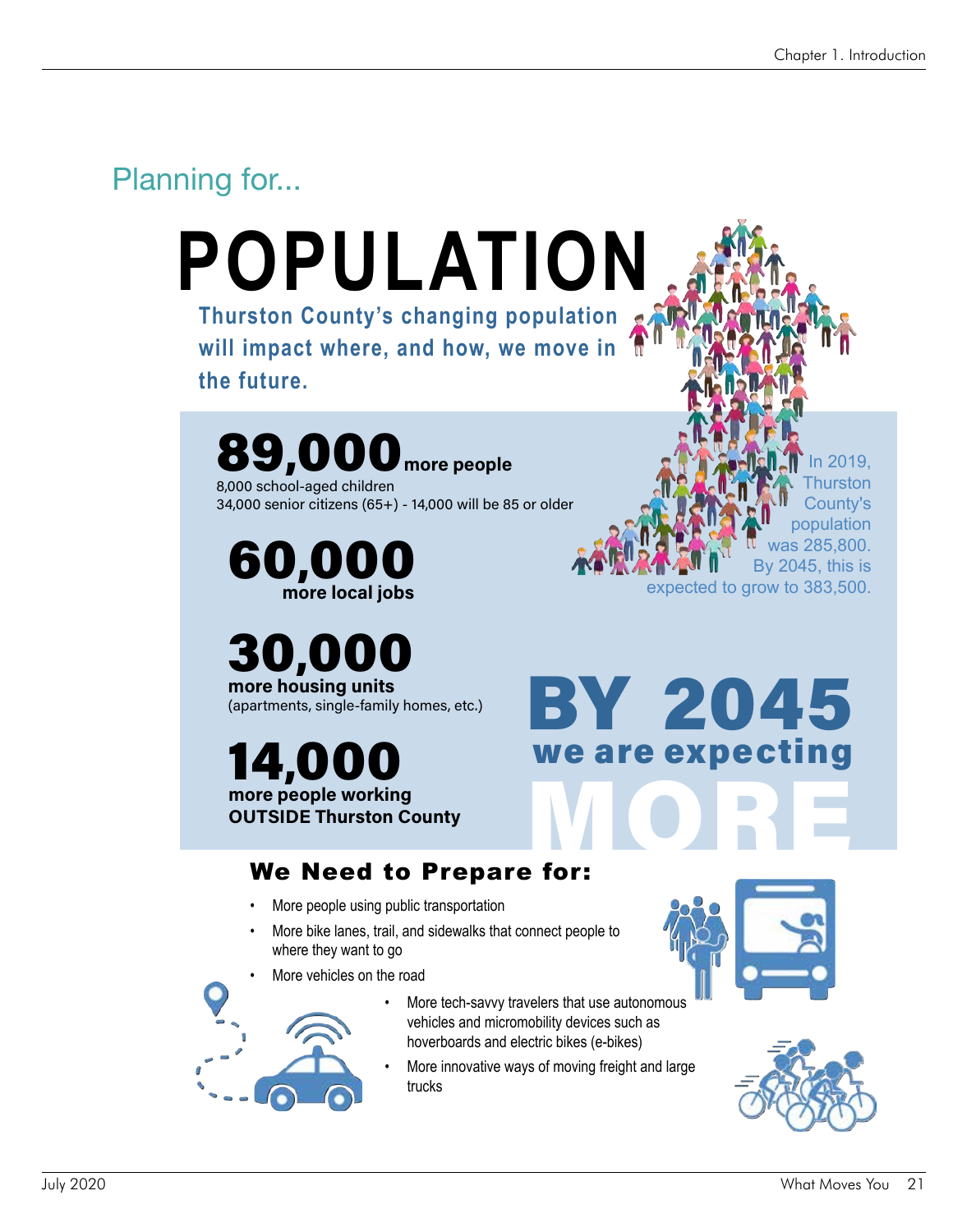**EQUITY The burdens and benefits of transportation decisions and investments should be equally shared.**



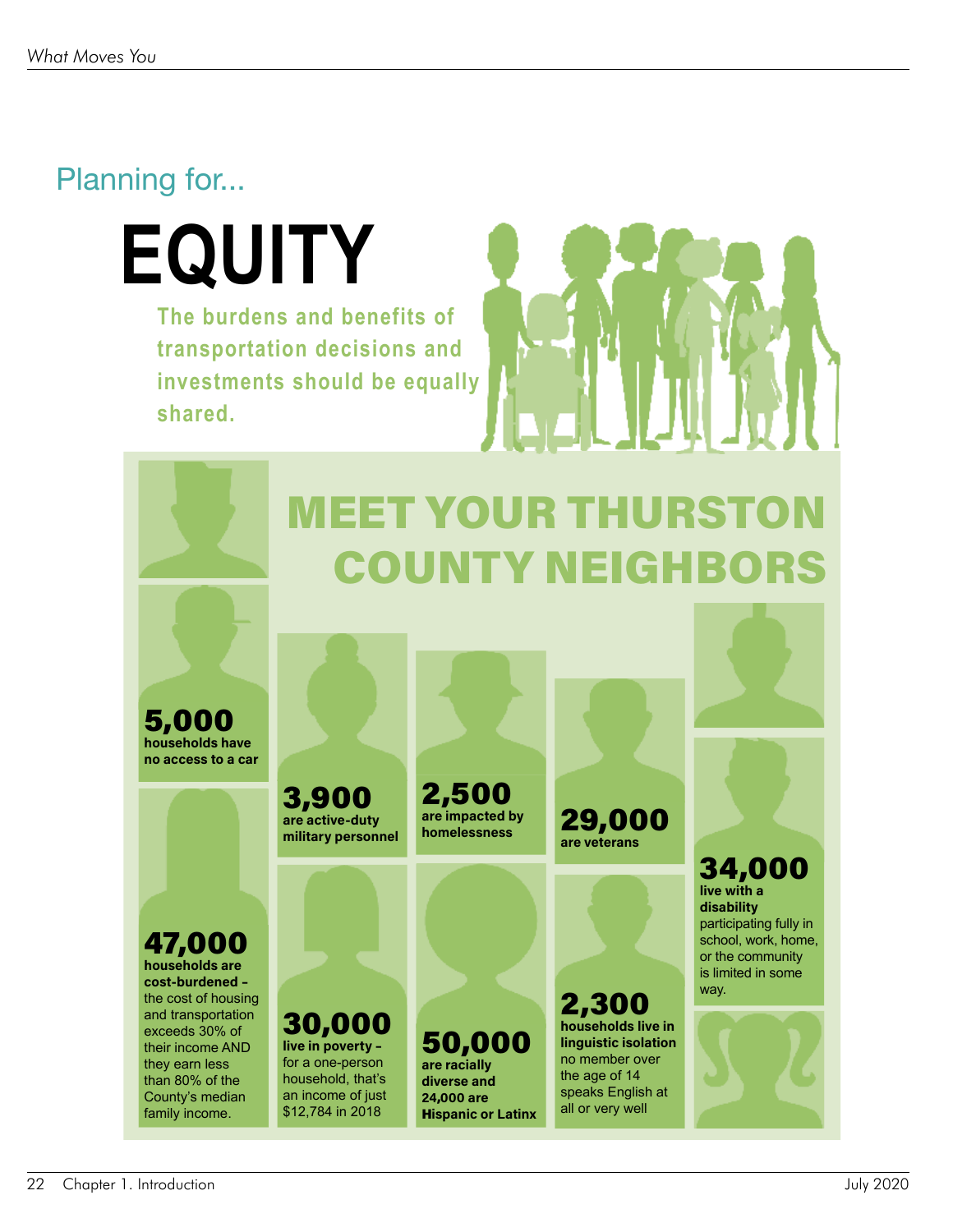## **TRANSPORTATION FUNDING**

**Between 2020 and 2045, Thurston County communities will collectively spend more than \$212 million each year preserving and improving our transportation system.**



#### What will we be spending our **transportation dollars on?**



120 M <sup>on public transportation</sup><br>transit facilities, buses, vans, and service (Intercity Transit and ruralTRANSIT) – including



on transportation projects that have regional impacts including freeway interchanges, new roads and connections, and new shared use

trails

\$93M <sup>on local streets, roads,</sup><br>\$93M bridges, and shared use trails

#### \$18M

\$17M on administration costs and the interest on project loans and bonds

\$38M

on maintaining and preserving existing streets and roads

#### **\$20M**

on local projects including sidewalks, bike lanes, roundabouts, and turn lanes



#### Where does funding for our local streets, roads, bridges, and shared use trails come from?

**69% from local sources including property taxes, sales taxes, and transportation benefit districts** 

**25% from state sources including grants and the state motor vehicle fuel tax** 

**6% from federal sources including grants and FEMA funding**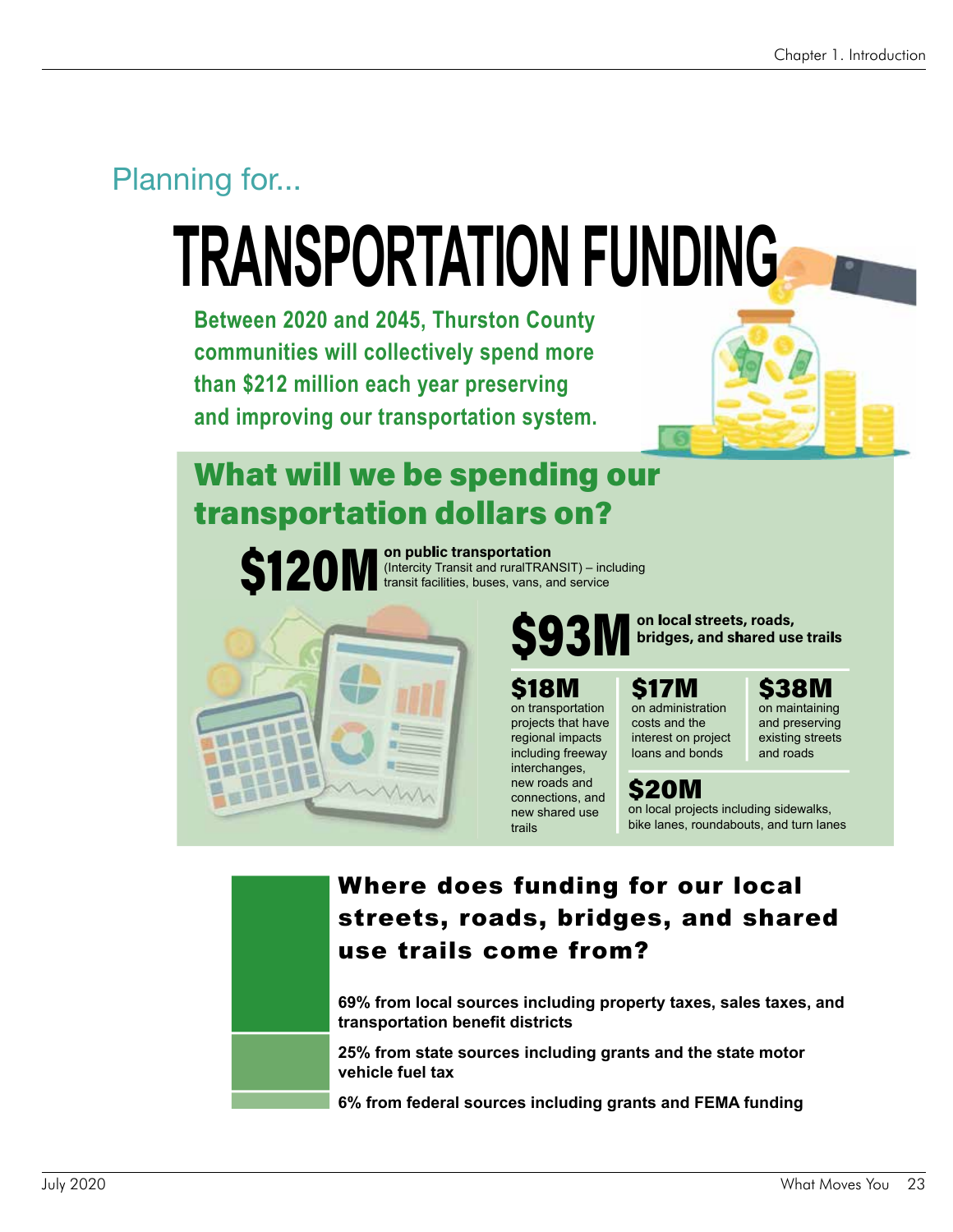## **LEGISLATIVE COLLABORATION**

**Innovative, equitable, and efficient transportation solutions require working with the local, state, and federal governments.**



### **When** we have:



#### We need to advocate for our transportation system:

- **Keep exploring ways to improve I-5 and other state facilities**
- **Maintain and expand public transportation in our urban, rural, and tribal areas**
- **Preserve and maintain the transportation system state highways, local roads, bridges, and bicycle and pedestrian facilities**
- **Complete projects underway**
- **Work with our local jurisdictions to identify priority transportation projects and programs**
- **Speak with a common voice when we meet with our state delegation**
- **Demonstrate our good stewardship over the transportation dollars we receive**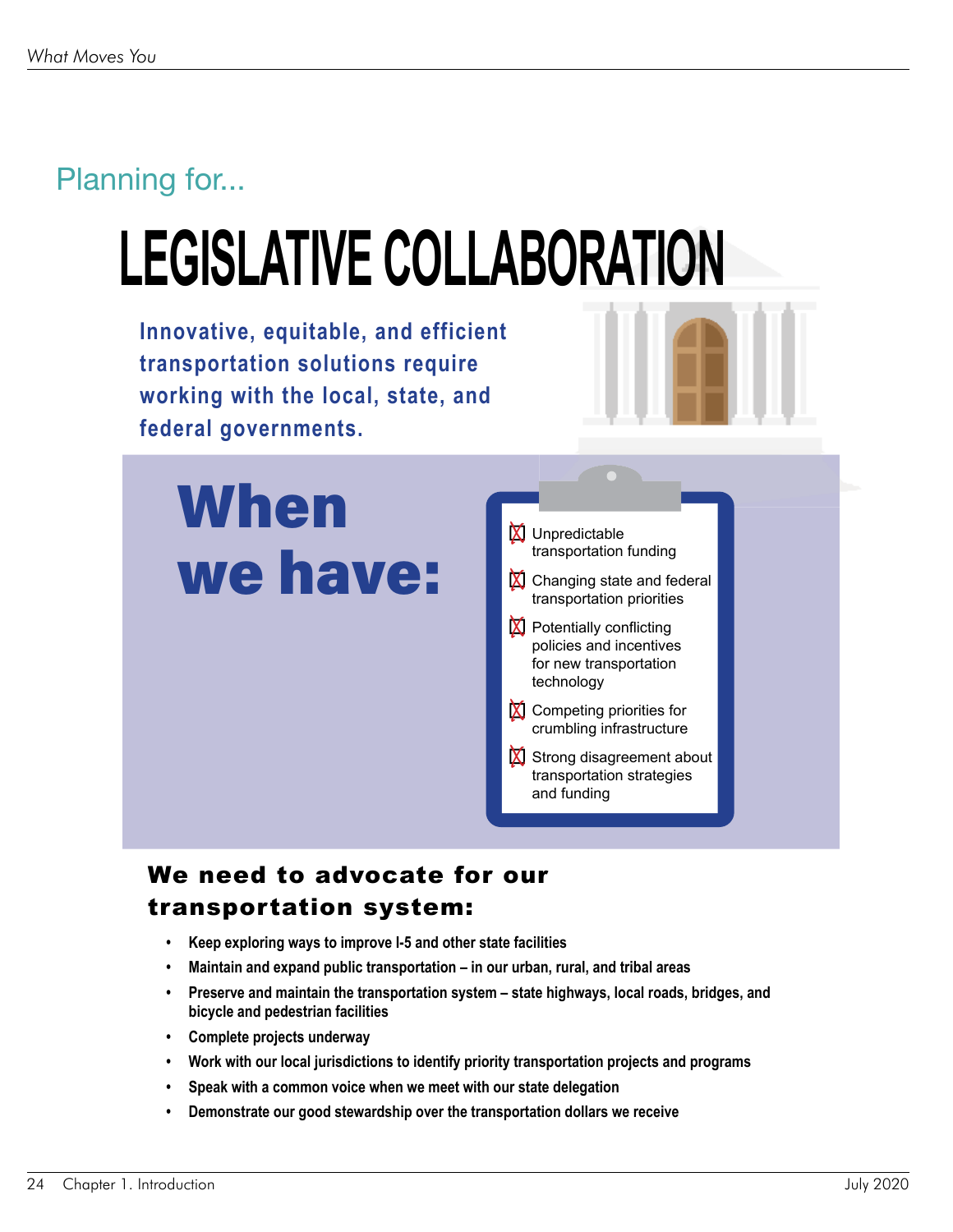# **PUBLIC TRANSPORTATION**

**Improving access to public transportation means a more effecient, equitable, and longer lasting transportation system.**



### 46,000 trips taken in 2019 ruralTRA

s even coaches even coaches on three routes  $\overline{\mathsf{m}}$  2020

stops at the Chehalis Reservation, Rochester, Grand Mound, Tenino, Bucoda, Rainier, Centralia, and Tumwater

-

ARE-F

on Feb 3 2020, ruralTRANSIT began providing fare-free services on all routes

**REE**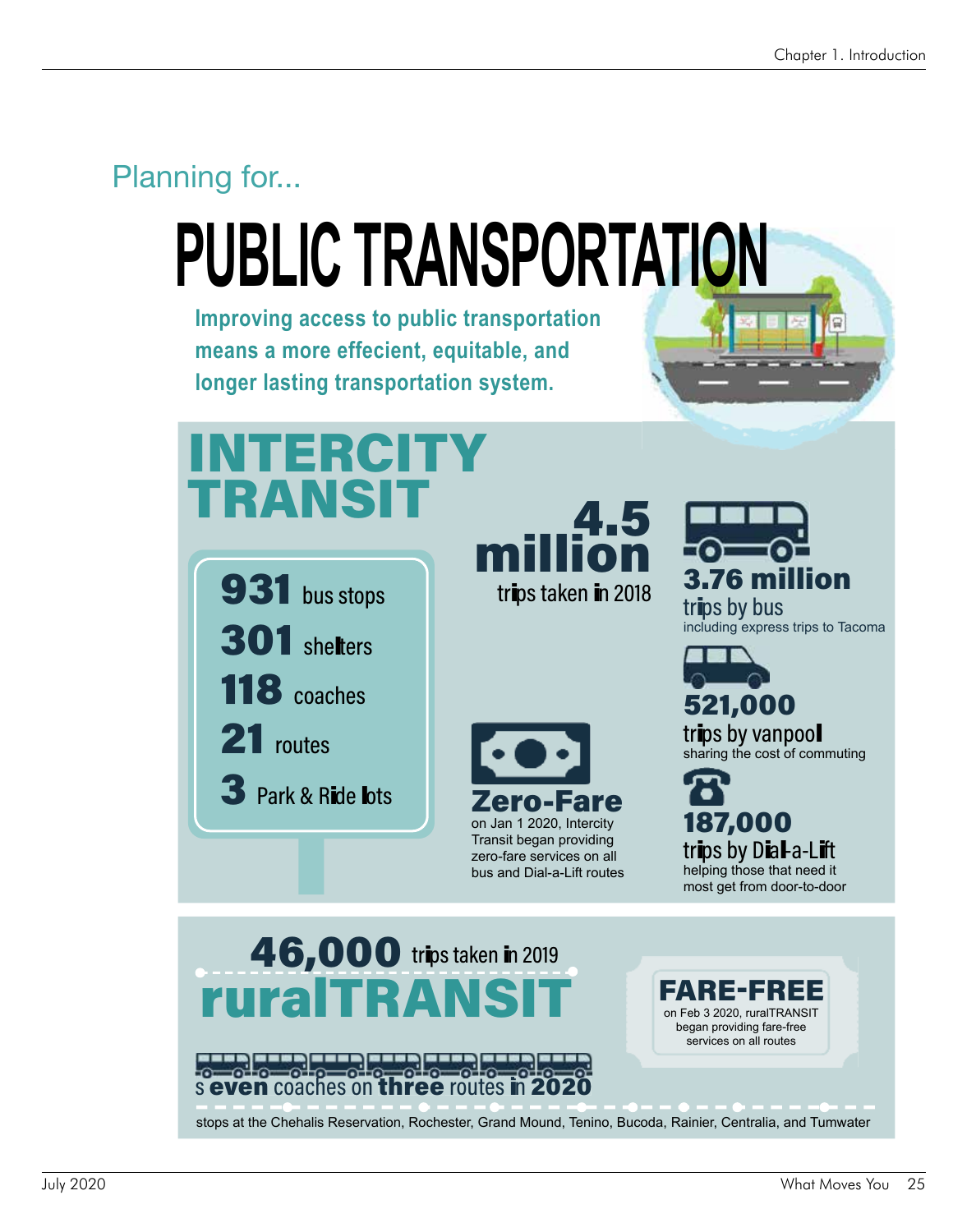# **TRANSPORTATION TECHNOLOGY**

**Emerging transportation technology is fundamentally changing how we get around - and how well we do it.**

### **Changing How W Get Around**



#### **Drone** deliveries

delivering goods to your home and office through the air and not on the road



#### **Micromobility** devices & e-bikes

making it that much easier to commute by electric bicycle, scooter, skateboard, hover board and so much more



we use in our vehicles

ve**h**icles (AV) being a passenger in the driver's seat – even if you're a truck driver hauling freight

**Autonomous** 

#### Vehicle-to-**Infrastructure** communication

making our roads smarter so they can support new transportation technologies

#### Potential Consequences of Change:

- **Speeding on sidewalks, bike lanes, and trails –** micromobility devices and e-bikes travel faster and farther than ever before
- **Increased transportation system capacity –** AVs improve the existing transportation infrastructure's capacity simply by driving better than people
- **Clutter in the sky –** fewer vehicles on the road, but more in the sky
- **Maintenance woes –** with more efficient vehicles on the road, tax dollars funded by the gas tax must stretch even farther
- **Car Sharing and Ride Sharing –** decreasing the number of people who own a private vehicle
- **Regulatory lag –** technology changes faster than federal, state, and local regulations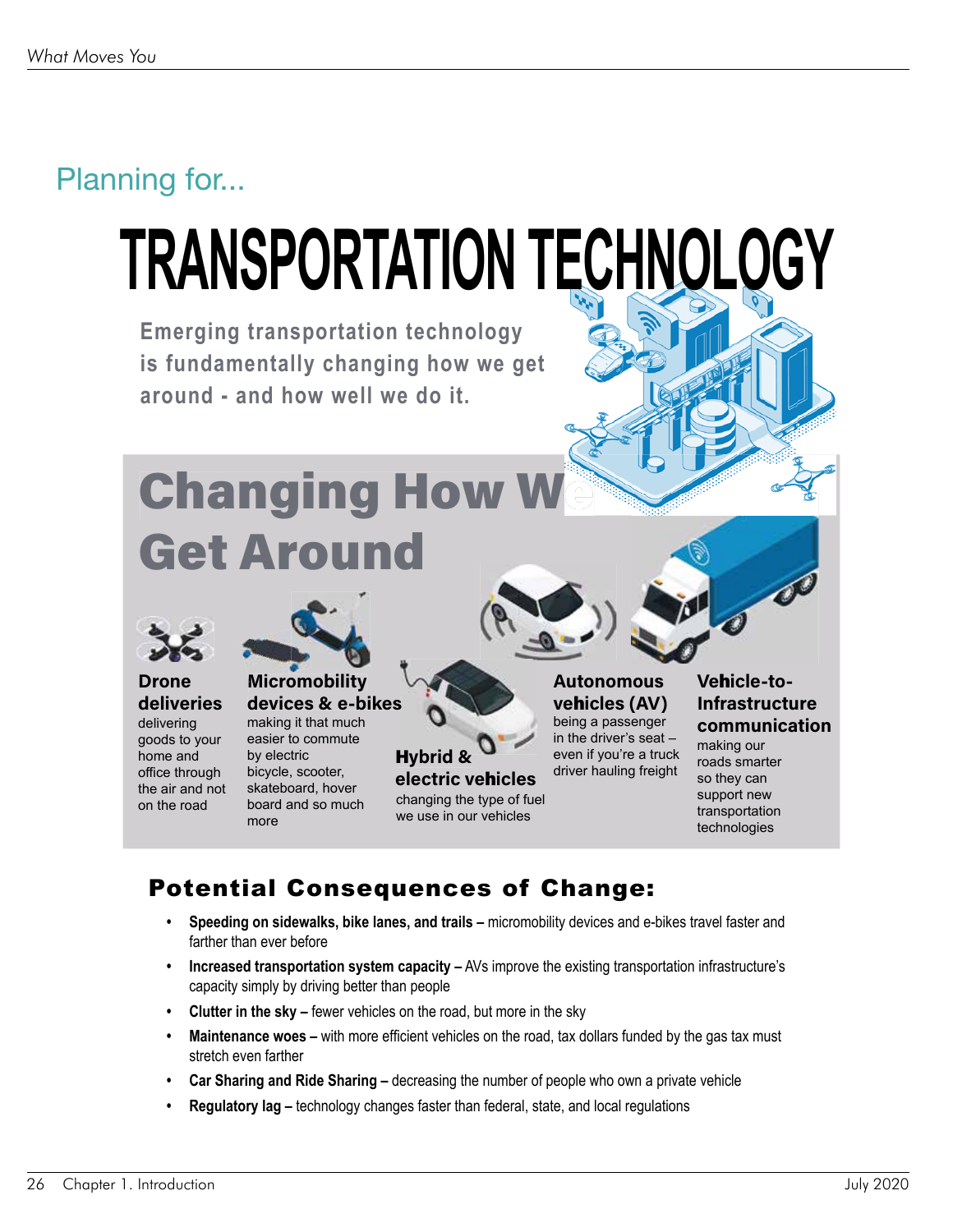## **HIGH CAPACITY TRANSIT OPTIONS**

**With a growing population, high capacity transit options are becoming more accessible to — and convenient for — Thurston Region residents and employees.**